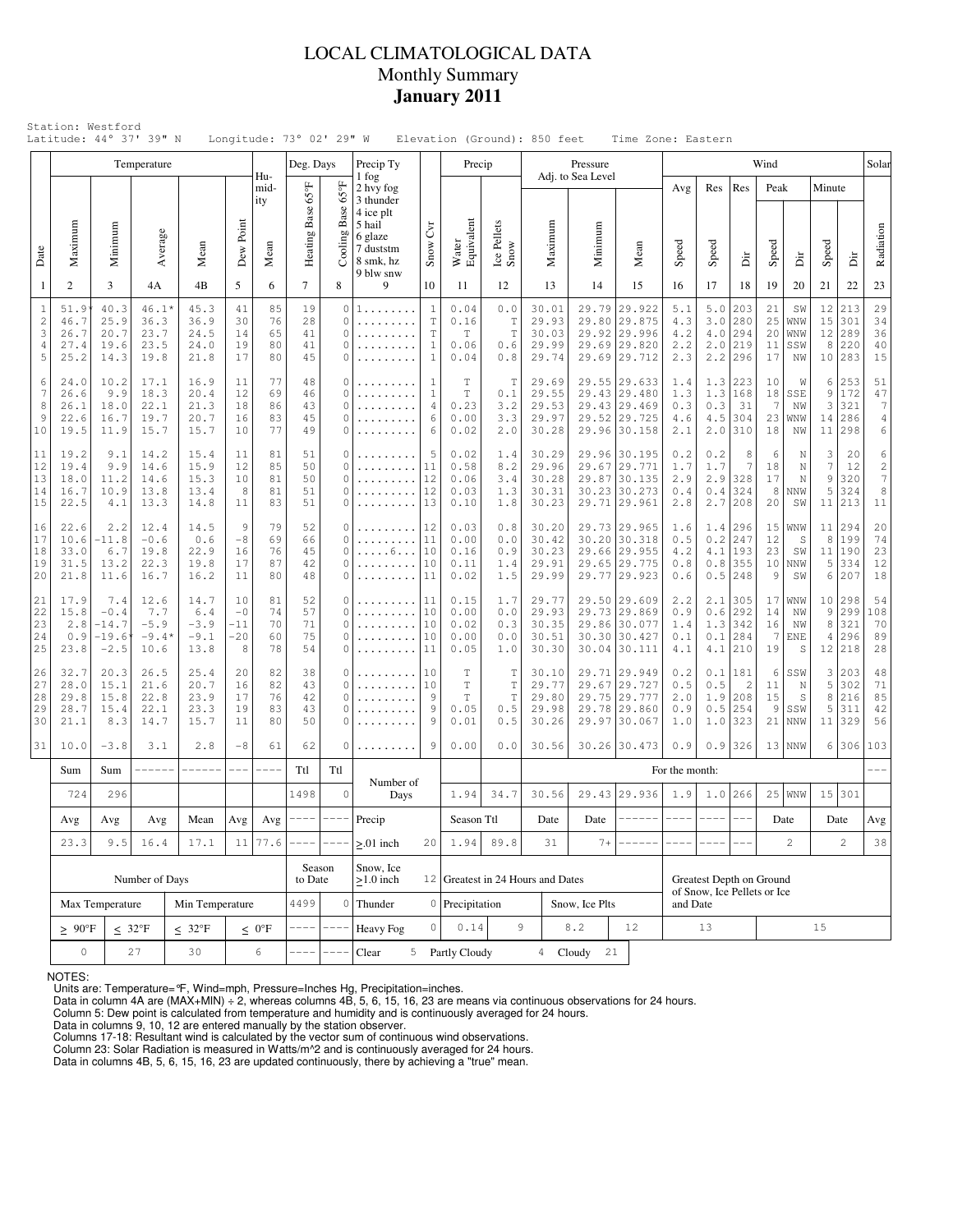# OBSERVATIONS AT 3-HOUR INTERVALS **January 2011: Westford**

|                                              |                                                                                                                                                                                                                                                                                                                                                                                                                                      |                                                                                   |                                                              |                                              |                                                |                                                  |                                                                       | Wind                                                                                           |                                                                                    |                                                                 |                                                                                   |                                                              |                                                      |                                                               | Wind                                                               |                                                                                |                                                                                 |                                                                                                        |                                                              |                                                                                        |                                                              |                                                           |                                                                             |                                                                  |                                                           | Wind                                                                          |                                                                                                                      |
|----------------------------------------------|--------------------------------------------------------------------------------------------------------------------------------------------------------------------------------------------------------------------------------------------------------------------------------------------------------------------------------------------------------------------------------------------------------------------------------------|-----------------------------------------------------------------------------------|--------------------------------------------------------------|----------------------------------------------|------------------------------------------------|--------------------------------------------------|-----------------------------------------------------------------------|------------------------------------------------------------------------------------------------|------------------------------------------------------------------------------------|-----------------------------------------------------------------|-----------------------------------------------------------------------------------|--------------------------------------------------------------|------------------------------------------------------|---------------------------------------------------------------|--------------------------------------------------------------------|--------------------------------------------------------------------------------|---------------------------------------------------------------------------------|--------------------------------------------------------------------------------------------------------|--------------------------------------------------------------|----------------------------------------------------------------------------------------|--------------------------------------------------------------|-----------------------------------------------------------|-----------------------------------------------------------------------------|------------------------------------------------------------------|-----------------------------------------------------------|-------------------------------------------------------------------------------|----------------------------------------------------------------------------------------------------------------------|
| Hour                                         | Sunshine                                                                                                                                                                                                                                                                                                                                                                                                                             | Pressure                                                                          | Rainfall<br>rate                                             | Temperature                                  | Dew Point                                      | Humidity                                         | Direction                                                             | Speed                                                                                          | Gust                                                                               | Sunshine                                                        | Pressure                                                                          | Rainfall<br>rate                                             | Temperature                                          | Dew Point                                                     | Humidity                                                           | Direction                                                                      | Speed                                                                           | Gust                                                                                                   | Sunshine                                                     | Pressure                                                                               | Rainfall<br>rate                                             | Temperature                                               | Dew Point                                                                   | Humidity                                                         | Direction                                                 | Speed                                                                         | Gust                                                                                                                 |
|                                              |                                                                                                                                                                                                                                                                                                                                                                                                                                      |                                                                                   |                                                              | JAN 01                                       |                                                |                                                  |                                                                       |                                                                                                |                                                                                    |                                                                 |                                                                                   |                                                              | JAN 02                                               |                                                               |                                                                    |                                                                                |                                                                                 |                                                                                                        |                                                              |                                                                                        |                                                              | JAN 03                                                    |                                                                             |                                                                  |                                                           |                                                                               |                                                                                                                      |
| 01<br>04<br>07<br>10<br>13<br>16<br>19<br>22 | 0<br>0<br>$\circ$<br>50<br>147<br>0<br>0<br>0                                                                                                                                                                                                                                                                                                                                                                                        | 29.97<br>30.00<br>29.99<br>30.01<br>29.94<br>29.89<br>29.83<br>29.80              | 0.00<br>0.00<br>0.00<br>0.00<br>0.00<br>0.00<br>0.00<br>0.00 | 42<br>41<br>42<br>45<br>49<br>51<br>46<br>47 | 36<br>37<br>41<br>43<br>44<br>45<br>42<br>41   | 80<br>84<br>95<br>95<br>82<br>80<br>86<br>81     | 20<br>22<br>20<br>20<br>20<br>19<br>19<br>20                          | 5<br>5<br>6<br>$\sqrt{4}$<br>7<br>$\mathbf{2}$<br>6<br>6                                       | 9<br>9<br>$\mathsf 9$<br>$\mathsf 9$<br>15<br>12<br>10<br>15                       | 0<br>$\circ$<br>$\Omega$<br>109<br>199<br>9<br>$\mathbb O$<br>0 | 29.82<br>29.81<br>29.90<br>29.91<br>29.88<br>29.87<br>29.91<br>29.91              | 0.00<br>0.00<br>0.00<br>0.00<br>0.00<br>0.00<br>0.00<br>0.00 | 46<br>46<br>39<br>38<br>38<br>34<br>30<br>28         | 40<br>41<br>35<br>34<br>27<br>24<br>23<br>17                  | 79<br>81<br>88<br>84<br>65<br>67<br>75<br>63                       | 21<br>21<br>30<br>34<br>31<br>31<br>32<br>29                                   | 11<br>5<br>$\mathbb O$<br>3<br>$\overline{7}$<br>$1\,$<br>3<br>14               | 19<br>11<br>6<br>8<br>11<br>$\overline{9}$<br>6<br>25                                                  | 0<br>0<br>0<br>225<br>225<br>12<br>$\circ$<br>0              | 29.93<br>29.95<br>30.01<br>30.03<br>29.99<br>30.00<br>30.02<br>30.02                   | 0.00<br>0.00<br>0.00<br>0.00<br>0.00<br>0.00<br>0.00<br>0.00 | 25<br>25<br>21<br>24<br>26<br>26<br>25<br>25              | 16<br>15<br>13<br>16<br>16<br>15<br>14<br>14                                | 66<br>65<br>72<br>70<br>65<br>64<br>62<br>61                     | 31<br>31<br>29<br>29<br>29<br>29<br>24<br>29              | 6<br>7<br>4<br>4<br>6<br>$\mathbf 1$<br>4<br>4                                | 11<br>$1\,5$<br>$\begin{array}{c} 9 \\ 9 \end{array}$<br>$\begin{array}{c} 11 \\ 6 \end{array}$<br>$\,$ 8 $\,$<br>12 |
|                                              |                                                                                                                                                                                                                                                                                                                                                                                                                                      |                                                                                   |                                                              | JAN 04                                       |                                                |                                                  |                                                                       |                                                                                                |                                                                                    |                                                                 |                                                                                   |                                                              | JAN 05                                               |                                                               |                                                                    |                                                                                |                                                                                 |                                                                                                        |                                                              |                                                                                        |                                                              | <b>JAN 06</b>                                             |                                                                             |                                                                  |                                                           |                                                                               |                                                                                                                      |
| 01<br>04<br>07<br>10<br>13<br>16<br>19<br>22 | 0, 29.98<br>0.00<br>24<br>22<br>67<br>13<br>1<br>22<br>$\mathbb O$<br>29.95<br>0.00<br>20<br>13<br>76<br>$\,1\,$<br>$\sqrt{2}$<br>0<br>29.92<br>0.00<br>75<br>20<br>21<br>15<br>$\ensuremath{\mathsf{3}}$<br>29.87<br>77<br>20<br>135<br>0.00<br>24<br>18<br>29.77<br>5<br>139<br>0.00<br>27<br>20<br>75<br>19<br>29.72<br>$\sqrt{4}$<br>21<br>0.00<br>26<br>22<br>21<br>86<br>29.71<br>0.00<br>26<br>24<br>90<br>34<br>$\circ$<br>0 |                                                                                   |                                                              |                                              |                                                |                                                  | 4<br>3<br>5<br>$\boldsymbol{7}$<br>9<br>9<br>5                        | 0<br>$\mathbf 0$<br>$\circ$<br>33<br>35<br>16<br>0<br>0                                        | 29.69<br>29.70<br>29.72<br>29.72<br>29.70<br>29.73<br>29.74<br>29.71               | 0.00<br>0.00<br>0.00<br>0.00<br>0.00<br>0.00<br>0.00<br>0.00    | 24<br>22<br>23<br>25<br>24<br>22<br>21<br>17                                      | 21<br>20<br>20<br>22<br>17<br>13<br>14<br>10                 | 90<br>89<br>89<br>88<br>76<br>67<br>75<br>74         | 131<br>03<br>31<br>31<br>30<br>32<br>30<br>32                 | T<br>$\mathbb O$<br>0<br>2<br>$\sqrt{4}$<br>$\mathbf{2}$<br>0<br>0 | 5<br>$\overline{\mathbf{c}}$<br>$\,4$<br>6<br>12<br>12<br>3<br>4               | 0<br>0<br>0<br>109<br>323<br>30<br>0<br>0                                       | 29.68<br>29.68<br>29.66<br>29.67<br>29.61<br>29.60<br>29.61<br>29.58                                   | 0.00<br>0.00<br>0.00<br>0.00<br>0.00<br>0.00<br>0.00<br>0.00 | 16<br>17<br>16<br>18<br>23<br>22<br>14<br>11                                           | 9<br>11<br>11<br>12<br>14<br>12<br>9<br>8                    | 74<br>78<br>80<br>77<br>68<br>65<br>82<br>85              | 24<br>26<br>23<br>19<br>19<br>17<br>18<br>18                                | 1<br>$\overline{\mathbf{c}}$<br>$\circ$<br>3<br>2<br>0<br>0<br>0 | 6<br>75594<br>$\mathbb O$<br>$\mathsf{O}\xspace$          |                                                                               |                                                                                                                      |
|                                              | JAN 07                                                                                                                                                                                                                                                                                                                                                                                                                               |                                                                                   |                                                              |                                              |                                                |                                                  |                                                                       |                                                                                                |                                                                                    |                                                                 | <b>JAN 08</b>                                                                     |                                                              |                                                      |                                                               |                                                                    |                                                                                |                                                                                 |                                                                                                        |                                                              | JAN 09                                                                                 |                                                              |                                                           |                                                                             |                                                                  |                                                           |                                                                               |                                                                                                                      |
| 01<br>04<br>07<br>10<br>13<br>16<br>19<br>22 | 0<br>0<br>132<br>214<br>25<br>0                                                                                                                                                                                                                                                                                                                                                                                                      | 0, 29.54<br>29.51<br>29.51<br>29.50<br>29.44<br>29.44<br>29.45<br>0 29.47         | 0.00<br>0.00<br>0.00<br>0.00<br>0.00<br>0.00<br>0.00<br>0.00 | 11<br>14<br>19<br>22<br>25<br>25<br>24<br>21 | 7<br>7<br>9<br>7<br>12<br>14<br>16<br>17       | 84, 17<br>74<br>65<br>53<br>59<br>62<br>71<br>84 | 09<br>13<br>17<br>18<br>16<br>21<br>20                                | 0<br>$\mathbb O$<br>$1\,$<br>5<br>$\overline{\mathbf{c}}$<br>$\mathbb O$<br>$\circ$<br>$\circ$ | 1<br>$\mathbb O$<br>$\sqrt{4}$<br>12<br>9<br>$\boldsymbol{7}$<br>4<br>$\mathbf{1}$ | 0<br>$\circ$<br>0<br>21<br>30<br>0<br>0<br>0                    | 29.45<br>29.44<br>29.44<br>29.48<br>29.45<br>29.47<br>29.50<br>29.52              | 0.00<br>0.00<br>0.00<br>0.00<br>0.00<br>0.00<br>0.00<br>0.00 | 20<br>20<br>20<br>22<br>25<br>24<br>20<br>20         | 16<br>17<br>17<br>18<br>20<br>20<br>17<br>17                  | 87,07<br>87<br>87<br>84<br>82<br>84<br>87<br>88                    | 06<br>03<br>03<br>03<br>03<br>03<br>03                                         | 1<br>$\mathbb O$<br>$\mathbb O$<br>0<br>0<br>0<br>0<br>0                        | 2<br>3<br>3<br>0<br>3<br>4<br>0<br>2                                                                   | 0<br>0<br>0<br>9<br>14<br>0<br>0<br>0                        | 29.52<br>29.59<br>29.63<br>29.69<br>29.69<br>29.77<br>29.88<br>29.94                   | 0.00<br>0.00<br>0.00<br>0.00<br>0.00<br>0.00<br>0.00<br>0.00 | 21<br>22<br>21<br>20<br>22<br>22<br>19<br>17              | 18<br>19<br>18<br>17<br>19<br>16<br>13<br>11                                | 89<br>89<br>88<br>85<br>86<br>79<br>75<br>77                     | 34<br>31<br>34<br>31<br>28<br>29<br>28<br>30              | 0<br>4<br>$\mathsf{O}\xspace$<br>6<br>3<br>5<br>$\overline{\mathcal{I}}$<br>9 | 3<br>$10$<br>$\begin{array}{c} 6 \\ 12 \end{array}$<br>$\boldsymbol{\tau}$<br>$10$<br>12<br>17                       |
|                                              |                                                                                                                                                                                                                                                                                                                                                                                                                                      |                                                                                   |                                                              | <b>JAN 10</b>                                |                                                |                                                  |                                                                       |                                                                                                |                                                                                    |                                                                 |                                                                                   |                                                              | <b>JAN 11</b>                                        |                                                               |                                                                    |                                                                                |                                                                                 |                                                                                                        |                                                              |                                                                                        |                                                              | <b>JAN 12</b>                                             |                                                                             |                                                                  |                                                           |                                                                               |                                                                                                                      |
| 01<br>04<br>07<br>10<br>13<br>16<br>19<br>22 | 0<br>0<br>19<br>23<br>7<br>0<br>0                                                                                                                                                                                                                                                                                                                                                                                                    | 0, 29.99<br>30.03<br>30.10<br>30.17<br>30.17<br>30.22<br>30.26<br>30.27           | 0.00<br>0.00<br>0.00<br>0.00<br>0.00<br>0.00<br>0.00<br>0.00 | 16<br>14<br>15<br>16<br>18<br>18<br>14<br>16 | 9<br>9<br>8<br>11<br>11<br>11<br>10<br>11      | 74<br>77<br>76<br>79<br>75<br>73<br>81<br>80     | 31<br>28<br>28<br>33<br>33<br>02<br>34<br>29                          | 4<br>5<br>$\overline{c}$<br>$\sqrt{2}$<br>$\sqrt{2}$<br>$\circ$<br>$\circ$<br>5                | 12<br>9<br>8<br>5<br>5<br>3<br>$\mathbf{1}$<br>11                                  | 0<br>$\circ$<br>$\circ$<br>23<br>21<br>5<br>0<br>0              | 30.27<br>30.29<br>30.28<br>30.28<br>30.20<br>30.17<br>30.11<br>30.02              | 0.00<br>0.00<br>0.00<br>0.00<br>0.00<br>0.00<br>0.00<br>0.00 | 16<br>17<br>15<br>19<br>19<br>18<br>11<br>11         | 11<br>13<br>11<br>13<br>12<br>11<br>7<br>8                    | 81, 25<br>84<br>86<br>79<br>75<br>76<br>82<br>86                   | 25<br>31<br>0 <sub>0</sub><br>01<br>35<br>03<br>04                             | 0<br>$1\,$<br>$\,1\,$<br>0<br>0<br>0<br>0<br>0                                  | 0<br>3<br>$\overline{c}$<br>$\overline{\mathbf{c}}$<br>4<br>3<br>$\mathbf 1$<br>0                      | 0<br>0<br>0<br>7<br>7<br>0<br>0<br>0                         | 29.93<br>29.81<br>29.74<br>29.72<br>29.67<br>29.71<br>29.76<br>29.83                   | 0.00<br>0.00<br>0.00<br>0.00<br>0.00<br>0.00<br>0.00<br>0.00 | 11<br>14<br>15<br>14<br>17<br>18<br>19<br>18              | 7<br>10<br>10<br>10<br>14<br>15<br>16<br>15                                 | 85<br>85<br>82<br>84<br>86<br>86<br>87<br>86                     | 04<br>04<br>0 <sub>0</sub><br>32<br>01<br>35<br>01<br>35  | 0<br>0<br>0<br>0<br>$\overline{\mathbf{c}}$<br>$\sqrt{4}$<br>2<br>2           | 0<br>$\frac{3}{4}$<br>$\,1\,$<br>8<br>$1\,1$<br>13<br>9                                                              |
|                                              | <b>JAN 13</b>                                                                                                                                                                                                                                                                                                                                                                                                                        |                                                                                   |                                                              |                                              |                                                |                                                  |                                                                       |                                                                                                |                                                                                    | <b>JAN 14</b>                                                   |                                                                                   |                                                              |                                                      |                                                               |                                                                    |                                                                                |                                                                                 |                                                                                                        | <b>JAN 15</b>                                                |                                                                                        |                                                              |                                                           |                                                                             |                                                                  |                                                           |                                                                               |                                                                                                                      |
| 01<br>04<br>07<br>10<br>13<br>16<br>19<br>22 | $\mathsf{O}\xspace$<br>21<br>$\circ$                                                                                                                                                                                                                                                                                                                                                                                                 | 0, 29.89<br>30.00<br>0 30.08 <br>30.15<br>28 30.15<br>30.21<br>0 30.26<br>0 30.27 | 0.00<br>0.00<br>0.00<br>0.00<br>0.00<br>0.00<br>0.00<br>0.00 | 18<br>16<br>15<br>16<br>18<br>16<br>13<br>12 | 14<br>12<br>11<br>11<br>12<br>9<br>$\tau$<br>6 | 86<br>84<br>83<br>80<br>78<br>76<br>77<br>78 30  | $\begin{array}{c} 35 \\ 32 \end{array}$<br>32<br>30<br>33<br>32<br>33 | $\begin{array}{c} 4 \\ 6 \end{array}$<br>5<br>5<br>3<br>$\,1\,$<br>$\,1\,$<br>$\mathbb O$      | 14<br>11<br>16<br>13<br>9<br>10<br>$\overline{7}$<br>0                             | 37<br>16<br>$\mathbb O$<br>$\circ$                              | $0 30.26$<br>$0 30.28$<br>0 30.28 <br>30.31<br>30.26<br>30.28<br>30.27<br>0 30.25 | 0.00<br>0.00<br>0.00<br>0.00<br>0.00<br>0.00<br>0.00<br>0.00 | 11<br>12<br>13<br>16<br>16<br>15<br>13<br>12         | 7<br>8<br>9<br>11<br>$\,9$<br>$\,8\,$<br>$\,8\,$<br>8         | 83<br>83<br>84<br>82<br>$7\,4$<br>74<br>81                         | $\begin{array}{c} 22 \\ 22 \end{array}$<br>22<br>30<br>34<br>03<br>03<br>83 03 | 0<br>$\mathbb O$<br>$\circ$<br>2<br>$\sqrt{2}$<br>$\mathsf{O}\xspace$<br>0<br>0 | $\overline{\mathbf{c}}$<br>$\mathsf{O}\xspace$<br>$\circ$<br>5<br>5<br>$\mathbf 1$<br>$\mathbf 0$<br>0 | 0<br>$\circ$<br>58                                           | $30.22$<br>$30.18$<br>0 30.13 <br>30.07<br>21 29.91<br>0 29.79<br>$0$ 29.74<br>0 29.73 | 0.00<br>0.00<br>0.00<br>0.00<br>0.00<br>0.00<br>0.00<br>0.00 | 11<br>$\boldsymbol{7}$<br>7<br>13<br>17<br>19<br>21<br>22 | 7<br>$\sqrt{2}$<br>3<br>$\overline{7}$<br>12<br>15<br>17<br>19              | 84<br>82<br>83<br>77<br>80   17<br>85<br>85 20<br>86 24          | $\begin{array}{c} 19 \\ 21 \end{array}$<br>20<br>20<br>20 | 0<br>0<br>$\mathbf{1}$<br>3<br>0<br>$\mathbf 1$<br>8<br>6                     | $\frac{1}{2}$<br>4<br>$\,$ 8 $\,$<br>5<br>$\,9$<br>19<br>13                                                          |
|                                              |                                                                                                                                                                                                                                                                                                                                                                                                                                      |                                                                                   |                                                              | JAN 16                                       |                                                |                                                  |                                                                       |                                                                                                |                                                                                    |                                                                 |                                                                                   |                                                              | <b>JAN 17</b>                                        |                                                               |                                                                    |                                                                                |                                                                                 |                                                                                                        |                                                              |                                                                                        |                                                              | <b>JAN 18</b>                                             |                                                                             |                                                                  |                                                           |                                                                               |                                                                                                                      |
| 01<br>04<br>07<br>10<br>13<br>16<br>19<br>22 | $\circ$<br>$\circ$<br>51 I                                                                                                                                                                                                                                                                                                                                                                                                           | 0, 29.74<br>29.81<br>29.89<br>33 29.97<br>29.96<br>14 30.01<br>0 30.10<br>0 30.17 | 0.00<br>0.00<br>0.00<br>0.00<br>0.00<br>0.00<br>0.00<br>0.00 | 22<br>16<br>14<br>15<br>18<br>16<br>11<br>6  | 19<br>12<br>$10$<br>9<br>9<br>11<br>6<br>$-2$  | 87,20<br>85<br>84<br>77<br>67<br>80<br>77<br>72  | 32<br>30<br>30<br>29<br>06<br>34<br>32                                | 1<br>$\mathbb O$<br>$\mathbb O$<br>$\sqrt{2}$<br>5<br>$\mathbb O$<br>$\circ$<br>1              | 5<br>3<br>$\overline{c}$<br>8<br>9<br>3<br>6<br>11                                 | 0<br>$\circ$<br>84 <br>21<br>$\circ$                            | 0, 30.21<br>30.27<br>30.35<br>613 30.41<br>30.35<br>30.34<br>0 30.33<br>30.27     | 0.00<br>0.00<br>0.00<br>0.00<br>0.00<br>0.00<br>0.00<br>0.00 | $-0$<br>$-3$<br>$-10$<br>$-1$<br>8<br>8<br>1<br>$-1$ | $-6$<br>$-9$<br>$-15$<br>$-8$<br>$-5$<br>$-7$<br>$-6$<br>$-7$ | 77, 29<br>76<br>$7\,8$<br>71<br>54<br>49<br>71<br>74               | 31<br>31<br>10<br>22<br>21<br>21<br>11                                         | 0<br>$\mathbb O$<br>$\mathbb O$<br>$1\,$<br>0<br>0<br>0<br>$\mathbf 0$          | 2<br>0<br>0<br>4<br>4<br>4<br>2<br>0                                                                   | 0<br>$\circ$                                                 | 0, 30.20<br>30.16<br>30.08<br>81 30.04<br>62 29.92<br>19 29.85<br>0 29.77<br>0 29.70   | 0.00<br>0.00<br>0.00<br>0.00<br>0.00<br>0.00<br>0.00<br>0.00 | 12<br>15<br>17<br>19<br>24<br>29<br>32<br>32              | $-1$<br>$\overline{\mathbf{c}}$<br>$\epsilon$<br>14<br>20<br>25<br>28<br>30 | 55, 20<br>56<br>61<br>81 20<br>85<br>85 19<br>87 16<br>90 20     | 18<br>18<br> 19                                           | 2<br>3<br>$\gamma$<br>$\mathbf 2$<br>7<br>4<br>5<br>$\overline{c}$            | 6<br>$\overline{7}$<br>15<br>$\epsilon$<br>15<br>12<br>$1\,1$<br>$\boldsymbol{7}$                                    |

### MAXIMUM SHORT DURATION PRECIPITATION

| Time Period (minutes) |                | 10 <sup>°</sup> | Б              | 20             | 30             | 45             | 60             | 80             | 100            | 120            | 150            | 180            |
|-----------------------|----------------|-----------------|----------------|----------------|----------------|----------------|----------------|----------------|----------------|----------------|----------------|----------------|
| Precipitation         | 0.00           | 0.00            | 0.00           | 0.00           | 0.00           | 0.00           | 0.00           | 0.00           | 0.00           | 0.00           | 0.00           | 0.00           |
| Ended: Date           | 0 <sub>0</sub> | 0 <sub>0</sub>  | 0 <sub>0</sub> | 0 <sub>0</sub> | 0 <sub>0</sub> | 0 <sub>0</sub> | 0 <sup>0</sup> | 0 <sub>0</sub> | 0 <sub>0</sub> | 0 <sub>0</sub> | 0 <sub>0</sub> | 0 <sup>0</sup> |
| Ended: Time           | 0000           | 0000            | 0000           | 0000           | 0000           | 0000           | 0000           | 0000           | 0000           | 0000           | 0000           | 0000           |

The precipitation amounts may occur at any time during the month. The time indicated is the ending time of the interval. Date and time are not entered for trace amounts.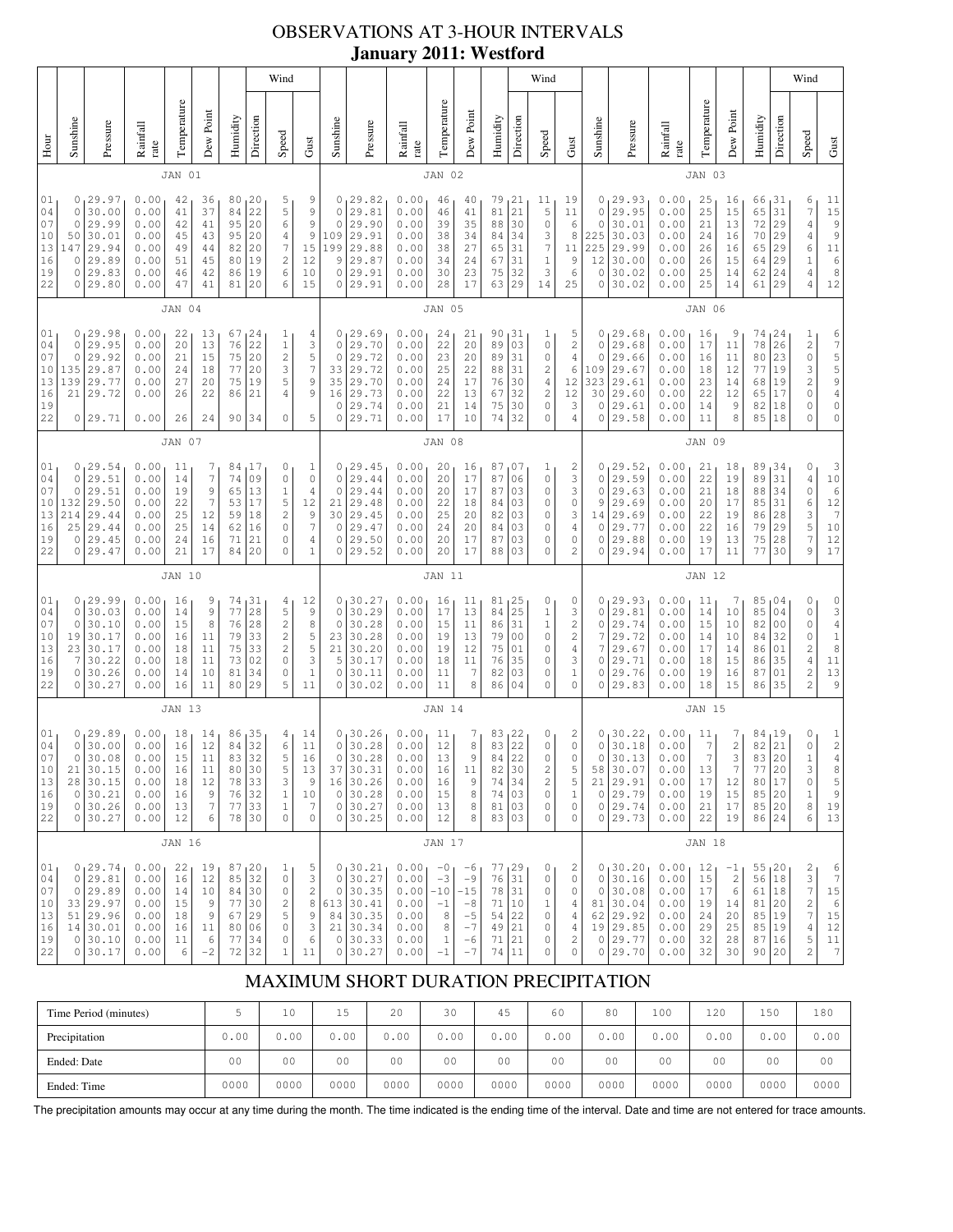## OBSERVATIONS AT 3-HOUR INTERVALS **January 2011: Westford**

|                                              |                                                                                                                                                                                                                                                                                                                                                                                                                                                                                                                                                                                                          |                                                                           |                                                              |  |                                                                                   |                                                                         |                                              |                                                                              | Wind                                                                                                |                                                                                           |                                                            |                                                                                   |                                                              |                                                                                                           |                                                                                                                             |                                                             |                                                                         | Wind                                                                                      |                                                                                                 |                                                                  |                                                                         |                                                                                        |                                                                                                             |                                                                                                                      |                                              |                                                 | Wind                                                                                                                 |                                                                                                           |
|----------------------------------------------|----------------------------------------------------------------------------------------------------------------------------------------------------------------------------------------------------------------------------------------------------------------------------------------------------------------------------------------------------------------------------------------------------------------------------------------------------------------------------------------------------------------------------------------------------------------------------------------------------------|---------------------------------------------------------------------------|--------------------------------------------------------------|--|-----------------------------------------------------------------------------------|-------------------------------------------------------------------------|----------------------------------------------|------------------------------------------------------------------------------|-----------------------------------------------------------------------------------------------------|-------------------------------------------------------------------------------------------|------------------------------------------------------------|-----------------------------------------------------------------------------------|--------------------------------------------------------------|-----------------------------------------------------------------------------------------------------------|-----------------------------------------------------------------------------------------------------------------------------|-------------------------------------------------------------|-------------------------------------------------------------------------|-------------------------------------------------------------------------------------------|-------------------------------------------------------------------------------------------------|------------------------------------------------------------------|-------------------------------------------------------------------------|----------------------------------------------------------------------------------------|-------------------------------------------------------------------------------------------------------------|----------------------------------------------------------------------------------------------------------------------|----------------------------------------------|-------------------------------------------------|----------------------------------------------------------------------------------------------------------------------|-----------------------------------------------------------------------------------------------------------|
| Hour                                         | Sunshine                                                                                                                                                                                                                                                                                                                                                                                                                                                                                                                                                                                                 | Pressure                                                                  | Rainfall<br>rate                                             |  | Temperature                                                                       | Dew Point                                                               | Humidity                                     | Direction                                                                    | Speed                                                                                               | Gust                                                                                      | Sunshine                                                   | Pressure                                                                          | Rainfall<br>rate                                             | Temperature                                                                                               | Dew Point                                                                                                                   | Humidity                                                    | Direction                                                               | Speed                                                                                     | Gust                                                                                            | Sunshine                                                         | Pressure                                                                | Rainfall<br>rate                                                                       | Temperature                                                                                                 | Dew Point                                                                                                            | Humidity                                     | Direction                                       | Speed                                                                                                                | Gust                                                                                                      |
|                                              |                                                                                                                                                                                                                                                                                                                                                                                                                                                                                                                                                                                                          |                                                                           |                                                              |  | <b>JAN 19</b>                                                                     |                                                                         |                                              |                                                                              |                                                                                                     |                                                                                           |                                                            |                                                                                   |                                                              | <b>JAN 20</b>                                                                                             |                                                                                                                             |                                                             |                                                                         |                                                                                           |                                                                                                 |                                                                  |                                                                         |                                                                                        | <b>JAN 21</b>                                                                                               |                                                                                                                      |                                              |                                                 |                                                                                                                      |                                                                                                           |
| 01<br>04<br>07<br>10<br>13<br>16<br>19<br>22 | 0, 29.65<br>0.00<br>$\mathbb O$<br>31<br>29<br>92,31<br>0<br>27<br>92<br>33<br>$\circ$<br>29.65<br>0.00<br>24<br>$\sqrt{2}$<br>9<br>$\gamma$<br>17<br>$\ensuremath{\mathsf{3}}$<br>$\circ$<br>29.72<br>0.00<br>20<br>89<br>35<br>29.78<br>0.00<br>$\mathbf{1}$<br>6<br>42<br>19<br>16<br>86<br>0 <sub>0</sub><br>35<br>$\boldsymbol{7}$<br>29.78<br>0.00<br>18<br>$\,1\,$<br>37<br>14<br>84<br>5<br>29.81<br>0.00<br>13<br>03<br>$1\,$<br>$\circ$<br>17<br>84<br>29.87<br>5<br>0<br>0.00<br>15<br>11<br>85<br>01<br>$\mathbf{1}$<br>10<br>01<br>$\circ$<br>$\overline{c}$<br>0 29.89<br>0.00<br>14<br>85 |                                                                           |                                                              |  |                                                                                   |                                                                         | $\circ$<br>$\circ$<br>51<br>77<br>0          | 0, 29.92<br>29.95<br>29.96<br>29.98<br>29.95<br>16 29.92<br>29.89<br>0 29.82 | 0.00<br>0.00<br>0.00<br>0.00<br>0.00<br>0.00<br>0.00<br>0.00                                        | 13<br>12<br>12<br>17<br>20<br>22<br>18<br>17                                              | 10<br>$\mathsf 9$<br>8<br>12<br>13<br>13<br>12<br>12       | 86,01<br>85<br>85<br>81<br>73<br>70<br>76<br>78                                   | 01<br>01<br>01<br>23<br>22<br>22<br>20                       | 0<br>$\mathsf{O}\xspace$<br>$\mathbf 0$<br>$\circ$<br>$\overline{4}$<br>$\,1\,$<br>$\circ$<br>$\mathbb O$ | 0<br>$\mathsf{O}\xspace$<br>$\mathsf{O}\xspace$<br>$\mathsf{O}\xspace$<br>9<br>$\overline{4}$<br>$\mathbb O$<br>$\mathbb O$ | $\circ$<br>$\circ$<br>43<br>292<br>14<br>$\circ$<br>$\circ$ | 0, 29.75<br>29.65<br>29.56<br>29.55<br>29.51<br>29.56<br>29.63<br>29.70 | 0.00<br>0.00<br>0.00<br>$0\,$ . $0\,0$<br>0.00<br>0.00<br>0.00<br>0.00                    | 16<br>16<br>16<br>15<br>17<br>13<br>12<br>10                                                    | 12<br>13<br>12<br>10<br>11<br>8<br>7<br>4                        | 84,00<br>86<br>86<br>82<br>77<br>79<br>80<br>76                         | 0 <sub>0</sub><br>0 <sub>0</sub><br>0 <sub>0</sub><br>31<br>0 <sub>0</sub><br>31<br>31 | 0<br>$\mathbb O$<br>$\mathbb O$<br>$\circ$<br>$\overline{7}$<br>$\mathbb O$<br>$\overline{c}$<br>$\sqrt{4}$ | $\mathsf{O}\xspace$<br>$\mathbb O$<br>$\rm _0$<br>$\mathbb O$<br>$\begin{array}{c} 12 \\ 2 \\ 6 \end{array}$<br>$10$ |                                              |                                                 |                                                                                                                      |                                                                                                           |
|                                              | <b>JAN 22</b>                                                                                                                                                                                                                                                                                                                                                                                                                                                                                                                                                                                            |                                                                           |                                                              |  |                                                                                   |                                                                         |                                              |                                                                              |                                                                                                     | <b>JAN 23</b>                                                                             |                                                            |                                                                                   |                                                              |                                                                                                           |                                                                                                                             |                                                             |                                                                         |                                                                                           | <b>JAN 24</b>                                                                                   |                                                                  |                                                                         |                                                                                        |                                                                                                             |                                                                                                                      |                                              |                                                 |                                                                                                                      |                                                                                                           |
| 01<br>04<br>07<br>10<br>13<br>16<br>19<br>22 | $\overline{0}$<br>$\mathbf 0$<br>200<br>580<br>44<br>$\circ$                                                                                                                                                                                                                                                                                                                                                                                                                                                                                                                                             | 0, 29.76<br>29.83<br>29.87<br>29.93<br>29.88<br>29.88<br>29.90<br>0 29.88 | 0.00<br>0.00<br>0.00<br>0.00<br>0.00<br>0.00<br>0.00<br>0.00 |  | 7<br>4<br>$\mathsf{O}\xspace$<br>6<br>15<br>14<br>5<br>$\mathbf 1$                | 1<br>$-2$<br>$-5$<br>$-1$<br>3<br>$\overline{4}$<br>$\mathbb O$<br>$-3$ | 77<br>80<br>73<br>60<br>63<br>79<br>82       | 75,30<br>32<br>03<br>04<br>22<br>20<br>30<br>31                              | $\ensuremath{\mathsf{3}}$<br>3<br>0<br>$\mathbb O$<br>3<br>$\mathbb O$<br>$\circ$<br>$\circ$        | 13<br>$\mathsf 9$<br>$\mathbb O$<br>3<br>5<br>$\mathbb O$<br>$\mathbf{1}$<br>$\mathbf{2}$ | $\mathbf{0}$<br>$\circ$<br>148<br>371<br>65<br>$\mathbb O$ | 0, 29.87<br>29.89<br>29.95<br>30.04<br>30.08<br>30.14<br>30.25<br>0 30.31         | 0.00<br>0.00<br>0.00<br>0.00<br>0.00<br>0.00<br>0.00<br>0.00 | 1<br>$\overline{c}$<br>$-3$<br>$-5$<br>$-2$<br>$-3$<br>$-9$<br>$-12$                                      | $-3$<br>$-2$<br>$-8$<br>-11<br>$-13$<br>$-12$<br>$-18$<br>$-22$                                                             | 81<br>81<br>79<br>75<br>59<br>63<br>62<br>61                | 132<br>02<br>32<br>32<br>34<br>06<br>32<br>31                           | 0<br>$\mathbb O$<br>$\mathsf{O}\xspace$<br>$\circ$<br>$\sqrt{2}$<br>3<br>3<br>$\mathbf 0$ | 2<br>$\,1$<br>3<br>$\overline{4}$<br>6<br>11<br>11<br>5                                         | $\circ$<br>$\circ$<br>336<br>438<br>46<br>$\circ$<br>$\circ$     | 0, 30.37<br>30.42<br>30.46<br>30.51<br>30.47<br>30.44<br>30.40<br>30.36 | $0.00 - 15$<br>0.00<br>0.00<br>0.00<br>0.00<br>0.00<br>0.00<br>0.00                    | $-17$<br>$-19$<br>$-10$<br>$-2$<br>$-0$<br>$-8$<br>$-3$                                                     | $1 - 23$<br>$-24$<br>$-26$<br>$-21$<br>$-19$<br>$-18$<br>$-17$<br>$-12$                                              | 68<br>69<br>70<br>56<br>43<br>42<br>64<br>64 | , 31<br>35<br>06<br>06<br>29<br>18<br>18<br> 18 | $\mathbb O$<br>$\circ$<br>$\circ$<br>$\mathbb O$<br>$\circ$<br>$\mathbf 0$<br>$\mathbf 0$<br>$\mathbf 0$             | $\mathbb O$<br>$\begin{array}{c} 1 \\ 0 \\ 1 \\ 2 \end{array}$<br>3<br>$\mathbb O$<br>$\mathsf{O}\xspace$ |
|                                              | <b>JAN 25</b>                                                                                                                                                                                                                                                                                                                                                                                                                                                                                                                                                                                            |                                                                           |                                                              |  |                                                                                   |                                                                         |                                              |                                                                              | <b>JAN 27</b><br><b>JAN 26</b>                                                                      |                                                                                           |                                                            |                                                                                   |                                                              |                                                                                                           |                                                                                                                             |                                                             |                                                                         |                                                                                           |                                                                                                 |                                                                  |                                                                         |                                                                                        |                                                                                                             |                                                                                                                      |                                              |                                                 |                                                                                                                      |                                                                                                           |
| 01<br>04<br>07<br>10<br>13<br>16<br>19<br>22 | $\mathsf{O}\xspace$<br>$\circ$<br>67<br>67<br>14<br>$\circ$<br>$\circ$                                                                                                                                                                                                                                                                                                                                                                                                                                                                                                                                   | 0, 30.25<br>30.18<br>30.12<br>30.09<br>30.05<br>30.05<br>30.08<br>30.09   | 0.00<br>0.00<br>0.00<br>0.00<br>0.00<br>0.00<br>0.00<br>0.00 |  | $-2$<br>3<br>9<br>14<br>18<br>21<br>21<br>23                                      | $-12$<br>$-2$<br>$\overline{4}$<br>8<br>13<br>15<br>16<br>18            | 79<br>79<br>80<br>81<br>80<br>81<br>83       | 63,20<br>21<br>20<br>21<br>21<br>21<br>20<br>21                              | $\mathbb O$<br>$\mathbf{1}$<br>5<br>$7\phantom{.0}$<br>$\boldsymbol{7}$<br>$\overline{4}$<br>3<br>4 | $\sqrt{2}$<br>5<br>13<br>$17\,$<br>12<br>9<br>7<br>10                                     | $\mathbb O$<br>$\circ$<br>$12 \overline{ }$<br>$\circ$     | 0, 30.08<br>30.07<br>30.06<br>116 30.03<br>236 29.92<br>29.88<br>29.84<br>0 29.77 | 0.00<br>0.00<br>0.00<br>0.00<br>0.00<br>0.00<br>0.00<br>0.00 | 22<br>21<br>21<br>24<br>32<br>30<br>27<br>25                                                              | 18<br>18<br>17<br>20<br>24<br>23<br>23<br>21                                                                                | 85, 12<br>87<br>87<br>83<br>70<br>77<br>82<br>84            | 12<br>22<br> 18<br>02<br>05<br>04<br>04                                 | 0<br>$\,1\,$<br>$\mathbb O$<br>$\circ$<br>$\circ$<br>$\circ$<br>$\circ$<br>$\circ$        | 3<br>3<br>$\mathbb O$<br>5<br>3<br>$\mathbf{1}$<br>0<br>$\mathbf{1}$                            | $\mathbb O$<br>$\circ$<br>114<br>299<br>47<br>$\circ$<br>$\circ$ | 0, 29.69<br>29.68<br>29.71<br>29.74<br>29.72<br>29.73<br>29.76<br>29.77 | 0.00<br>0.00<br>0.00<br>0.00<br>0.00<br>0.00<br>0.00<br>0.00                           | 21<br>17<br>16<br>19<br>28<br>25<br>22<br>21                                                                | 17<br>14<br>13<br>16<br>18<br>18<br>18<br>17                                                                         | 82<br>87<br>87<br>86<br>67<br>74<br>85<br>84 | 05<br>04<br>01<br>35<br>01<br>30<br>30<br>30    | $\mathbb O$<br>$\mathbb O$<br>$\mathbf 1$<br>$\mathbf 1$<br>$\mathbf 1$<br>$\mathbf 1$<br>$\mathbf 0$<br>$\mathbf 0$ | $\,1$<br>264531<br>$\mathbf 0$                                                                            |
|                                              |                                                                                                                                                                                                                                                                                                                                                                                                                                                                                                                                                                                                          |                                                                           |                                                              |  | <b>JAN 28</b>                                                                     |                                                                         |                                              |                                                                              |                                                                                                     |                                                                                           |                                                            |                                                                                   |                                                              | <b>JAN 29</b>                                                                                             |                                                                                                                             |                                                             |                                                                         |                                                                                           |                                                                                                 |                                                                  |                                                                         |                                                                                        | <b>JAN 30</b>                                                                                               |                                                                                                                      |                                              |                                                 |                                                                                                                      |                                                                                                           |
| 01<br>04<br>07<br>10<br>13<br>16<br>19<br>22 | $\mathbb O$<br>$\mathsf{O}\xspace$<br>315<br>332<br>58<br>$\circ$                                                                                                                                                                                                                                                                                                                                                                                                                                                                                                                                        | 0, 29.77<br>29.77<br>29.77<br>29.79<br>29.76<br>29.75<br>29.79<br>0 29.79 | 0.00<br>0.00<br>0.00<br>0.00<br>0.00<br>0.00<br>0.00<br>0.00 |  | 18<br>16<br>20<br>25<br>29<br>29<br>26<br>26                                      | 15<br>13<br>15<br>17<br>19<br>19<br>19<br>20                            | 87<br>87<br>80<br>71<br>66<br>66<br>73<br>78 | 1 <sup>22</sup><br>22<br>19<br>22<br>18<br>20<br>21<br>19                    | 0<br>$\,1\,$<br>$\sqrt{2}$<br>$\epsilon$<br>5<br>$\sqrt{2}$<br>$\mathbf{1}$<br>0                    | 3<br>$\overline{4}$<br>5<br>11<br>$\mathsf 9$<br>6<br>4<br>4                              | $\mathbb O$<br>$\mathbb O$<br>58<br>42<br>$\mathbf{0}$     | 0, 29.78<br>29.80<br>29.82<br>29.84<br>330 29.84<br>29.86<br>29.92<br>0 29.97     | 0.00<br>0.00<br>0.00<br>0.00<br>0.00<br>0.00<br>0.00<br>0.00 | 24<br>25<br>24<br>26<br>28<br>25<br>20<br>16                                                              | 20<br>21<br>22<br>23<br>23<br>18<br>15<br>13                                                                                | 83, 20<br>$8\,8$<br>89<br>88<br>79<br>73<br>82<br>86        | 21<br>21<br>21<br>29<br>06<br>02<br>31                                  | 0<br>$\,1\,$<br>$\sqrt{2}$<br>3<br>$\sqrt{2}$<br>$\circ$<br>$\circ$<br>$\circ$            | 2<br>$\sqrt{2}$<br>$\overline{4}$<br>$\boldsymbol{7}$<br>5<br>4<br>$\mathbf{1}$<br>$\mathbf{1}$ | $\circ$<br>$\mathbb O$<br>130<br>248<br>47<br>$\circ$<br>$\circ$ | 0, 29.97<br>29.99<br>30.02<br>30.04<br>30.02<br>30.07<br>30.14<br>30.21 | 0.00<br>0.00<br>0.00<br>0.00<br>0.00<br>0.00<br>0.00<br>0.00                           | 16<br>16<br>14<br>18<br>19<br>18<br>13<br>12                                                                | 12<br>12<br>11<br>12<br>12<br>12<br>9<br>5                                                                           | 86<br>86<br>86<br>78<br>75<br>77<br>84<br>72 | 31<br>35<br>35<br>35<br>30<br>31<br>29<br>33    | $\mathbb O$<br>$\mathbb O$<br>$\mathbb O$<br>$\mathbb O$<br>$\mathbb O$<br>$\circ$<br>$\mathbb O$<br>$\overline{c}$  | $\begin{smallmatrix}1\\0\end{smallmatrix}$<br>16                                                          |
|                                              |                                                                                                                                                                                                                                                                                                                                                                                                                                                                                                                                                                                                          |                                                                           |                                                              |  | <b>JAN 31</b>                                                                     |                                                                         |                                              |                                                                              |                                                                                                     |                                                                                           |                                                            |                                                                                   |                                                              |                                                                                                           |                                                                                                                             |                                                             |                                                                         |                                                                                           |                                                                                                 |                                                                  |                                                                         |                                                                                        |                                                                                                             |                                                                                                                      |                                              |                                                 |                                                                                                                      |                                                                                                           |
| 01<br>04<br>07<br>10<br>13<br>16<br>19<br>22 | $\circ$<br>$\mathbb O$<br>345<br>403<br>77<br>0<br>$\circ$                                                                                                                                                                                                                                                                                                                                                                                                                                                                                                                                               | 0, 30.28<br>30.38<br>30.48<br>30.55<br>30.50<br>30.52<br>30.52<br>30.51   | 0.00<br>0.00<br>0.00<br>0.00<br>0.00<br>0.00<br>0.00<br>0.00 |  | 7<br>$\,1\,$<br>$-3$<br>$\sqrt{2}$<br>$\,8\,$<br>8<br>$\mathbf{1}$<br>$\mathbf 1$ | $-2$<br>$-6$<br>$-10$<br>$-8$<br>$-9$<br>$-10$<br>$-10$<br>$-9$         | 70<br>72<br>61<br>45<br>42<br>60<br>63       | 67 30<br>31<br>02<br>01<br>34<br>06<br>05<br>05                              | 2<br>$\,1\,$<br>$1\,$<br>$\circ$<br>$\mathbf{1}$<br>$\mathbb O$<br>$\mathbb O$<br>$\circ$           | 10<br>7<br>5<br>4<br>5<br>$\mathbb O$<br>$\mathbb O$<br>$\overline{0}$                    |                                                            |                                                                                   |                                                              |                                                                                                           |                                                                                                                             |                                                             |                                                                         |                                                                                           |                                                                                                 |                                                                  |                                                                         |                                                                                        |                                                                                                             |                                                                                                                      |                                              |                                                 |                                                                                                                      |                                                                                                           |

### NOTES:

Units are: Temperature=°F, Wind=mph, Pressure=Inches Hg, Precipitation=inches.

Wind Direction: Directions are those from which the wind is blowing, indicated in tens of degrees<br>from true north: i.e., 09 for East, 18 for South, 27 for West, and 00 or 36 for North.<br>Wind Speed: The observed one-minute a

Wind Gust: The maximum instantaneous wind speed for the 10-minute period preceding the observation Rainfall Rate: The instantaneous rainfall rate at the time of observation, calculated by timing

consecutive 0.01" pulses from the electronic rain gauge and interpolating this rate for one hour.

# WEATHER NOTES SUMMARY BY HOUR

|    |                                              |                                                           | Averages                                                                     | Resultant<br>Wind                            |                                                  |                                              |                                                      |                                              |                                                      |
|----|----------------------------------------------|-----------------------------------------------------------|------------------------------------------------------------------------------|----------------------------------------------|--------------------------------------------------|----------------------------------------------|------------------------------------------------------|----------------------------------------------|------------------------------------------------------|
| ì. | Hour                                         | Sunshine                                                  | Pressure                                                                     | Temperature                                  | Dew Point                                        | Humidity                                     | Wind Speed                                           | Direction                                    | Speed                                                |
|    | 01<br>04<br>07<br>10<br>13<br>16<br>19<br>22 | $\circ$<br>0<br>0<br>119<br>173<br>21<br>$\mathbf 0$<br>0 | 29.919<br>29.927<br>29.941<br>29.964<br>29.919<br>29.925<br>29.951<br>29.943 | 16<br>15<br>14<br>17<br>21<br>20<br>17<br>16 | 11<br>11<br>10<br>12<br>13<br>12<br>$1\,1$<br>10 | 80<br>81<br>81<br>78<br>71<br>72<br>78<br>79 | 1.4<br>1.6<br>1.4<br>2.1<br>2.9<br>1.3<br>1.6<br>2.0 | 26<br>28<br>23<br>25<br>26<br>26<br>24<br>28 | 0.8<br>1.0<br>0.7<br>1.1<br>1.5<br>0.5<br>0.8<br>1.5 |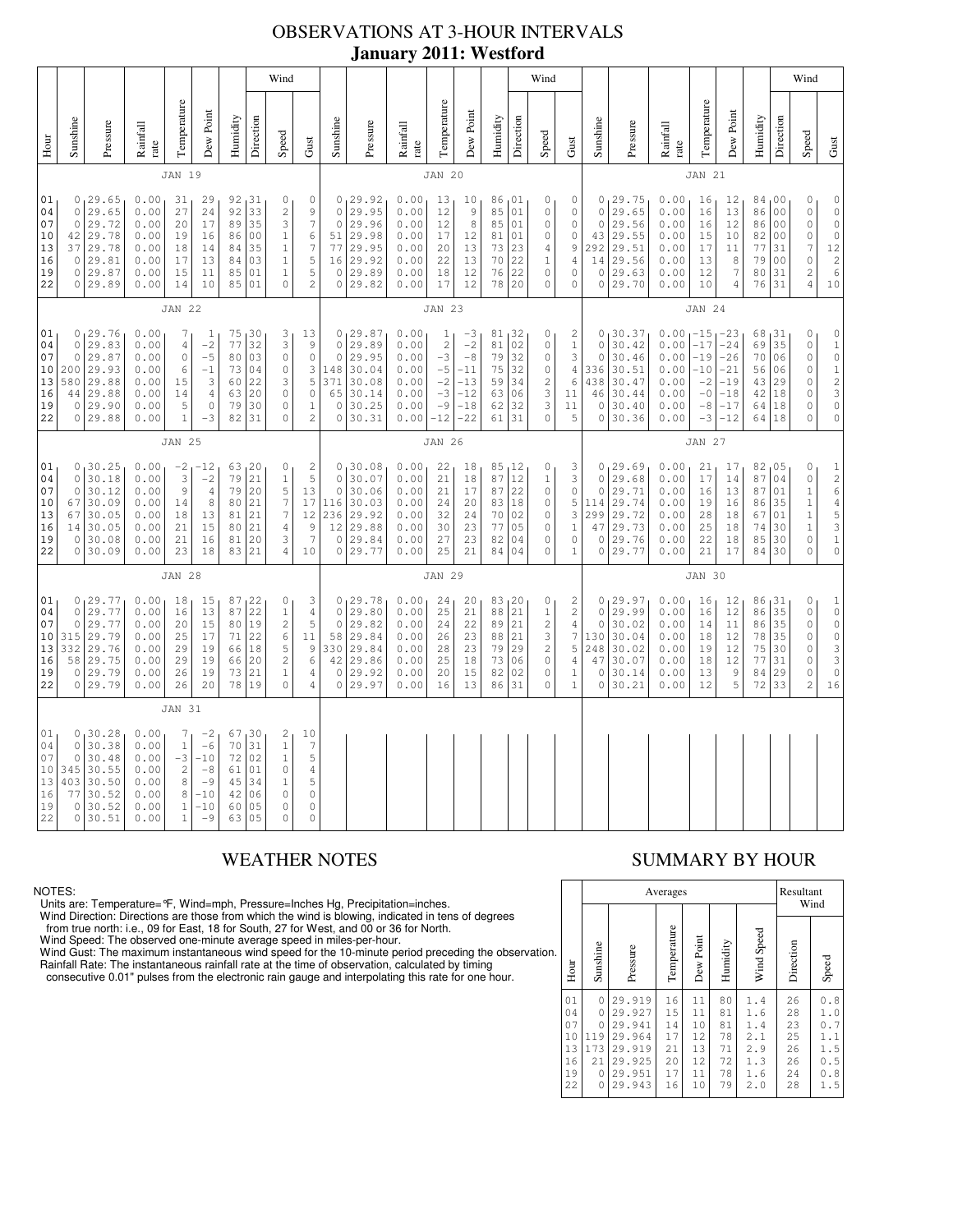### HOURLY PRECIPITATION (Water Equivalent) **January 2011: Westford**

| Date                                |        | A.M. Hour Ending at |    |    |    |    |    |    |                                                                                                                                                                                                                              |    |    |    |    |    |    | P.M. Hour Ending at |    |    |    |    |    |    |    |    |                                                           |  |  |  |
|-------------------------------------|--------|---------------------|----|----|----|----|----|----|------------------------------------------------------------------------------------------------------------------------------------------------------------------------------------------------------------------------------|----|----|----|----|----|----|---------------------|----|----|----|----|----|----|----|----|-----------------------------------------------------------|--|--|--|
|                                     | 01     | 02                  | 03 | 04 | 05 | 06 | 07 | 08 | 09                                                                                                                                                                                                                           | 10 | 11 | 12 | 01 | 02 | 03 | 04                  | 05 | 06 | 07 | 08 | 09 | 10 | 11 | 12 | $_{\mbox{\textbf{Date}}}$                                 |  |  |  |
| 01<br>02<br>03<br>04<br>05          |        |                     |    |    |    |    |    |    |                                                                                                                                                                                                                              |    |    |    |    |    |    |                     |    |    |    |    |    |    |    |    | $0\,1$<br>$02$<br>02<br>03<br>04<br>05                    |  |  |  |
| 06<br>$0\,7$<br>$0\,8$<br>10        | 090.14 |                     |    |    |    |    |    |    |                                                                                                                                                                                                                              |    |    |    |    |    |    |                     |    |    |    |    |    |    |    |    | 06<br>$0.7\,$<br>$08$<br>$09$<br>$10$                     |  |  |  |
| 11<br>$12$<br>13<br>$1\,4$<br>15    |        |                     |    |    |    |    |    |    |                                                                                                                                                                                                                              |    |    |    |    |    |    |                     |    |    |    |    |    |    |    |    | $\begin{array}{c} 11 \\ 12 \\ 13 \\ 14 \\ 15 \end{array}$ |  |  |  |
| 16<br>17<br>$1\,8$<br>19<br>20      |        |                     |    |    |    |    |    |    |                                                                                                                                                                                                                              |    |    |    |    |    |    |                     |    |    |    |    |    |    |    |    | $\begin{array}{c} 16 \\ 17 \\ 18 \\ 19 \\ 20 \end{array}$ |  |  |  |
| $2\sqrt{1}$<br>22<br>23<br>24<br>25 |        |                     |    |    |    |    |    |    |                                                                                                                                                                                                                              |    |    |    |    |    |    |                     |    |    |    |    |    |    |    |    | $21$<br>$22$<br>$23$<br>$24$<br>$25$                      |  |  |  |
| 26<br>27<br>$2\,8$<br>29<br>30      |        |                     |    |    |    |    |    |    |                                                                                                                                                                                                                              |    |    |    |    |    |    |                     |    |    |    |    |    |    |    |    | 26<br>27<br>28<br>29<br>29<br>30                          |  |  |  |
| 31                                  |        |                     |    |    |    |    |    |    |                                                                                                                                                                                                                              |    |    |    |    |    |    |                     |    |    |    |    |    |    |    |    | 31                                                        |  |  |  |
|                                     |        |                     |    |    |    |    |    |    | Sum   0.14   0.00   0.00   0.00   0.00   0.00   0.00   0.00   0.00   0.00   0.00   0.00   0.00   0.00   0.00   0.00   0.00   0.00   0.00   0.00   0.00   0.00   0.00   0.00   0.00   0.00   0.00   0.00   0.00   0.00   0.00 |    |    |    |    |    |    |                     |    |    |    |    |    |    |    |    |                                                           |  |  |  |

During a frozen precipitation event, hourly precipitation totals may not be recorded. In this case, daily amounts are typically entered in the last column (hour ending at 12 A.M.)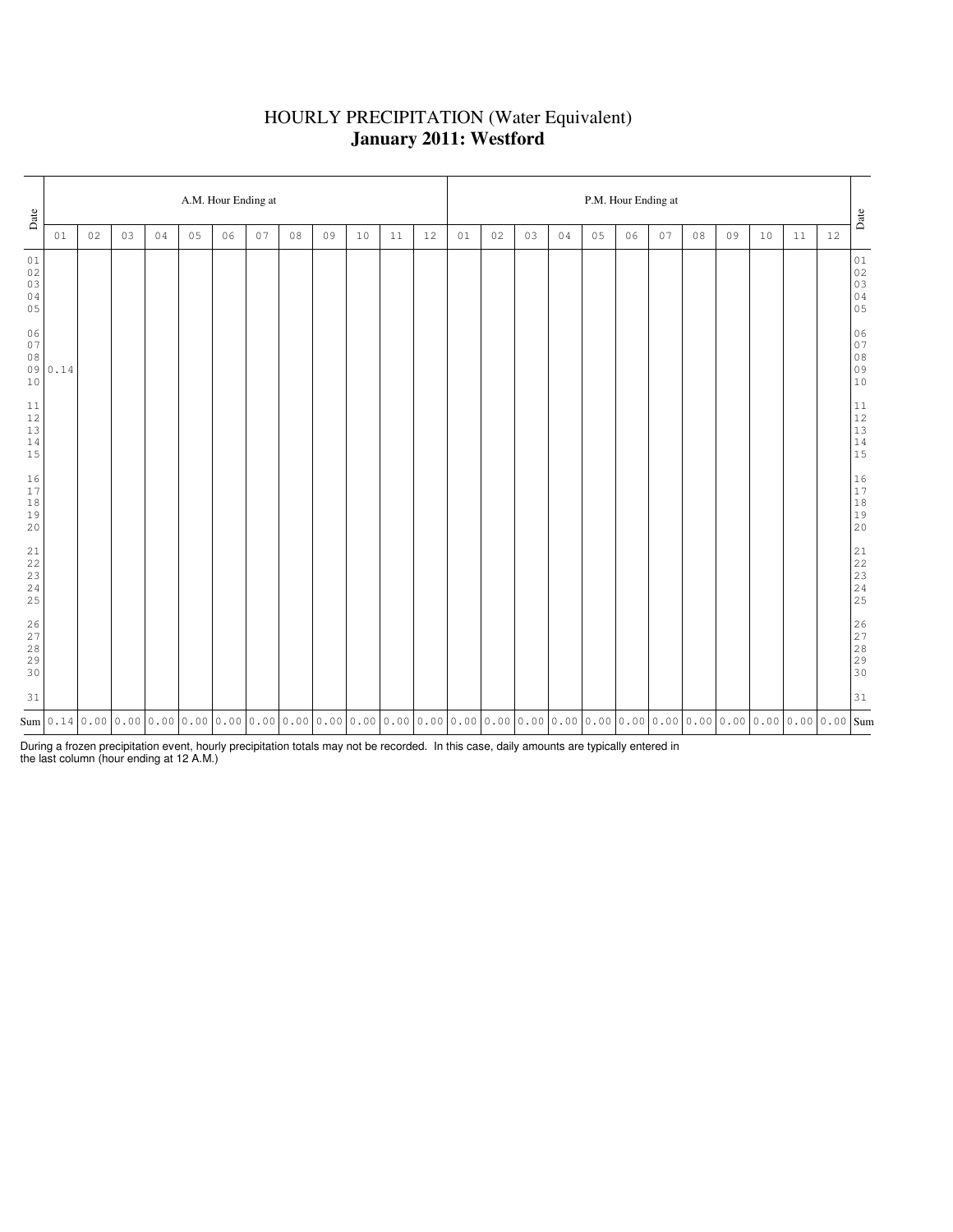### HOUR-BY-HOUR DATA **January 2011: Westford**